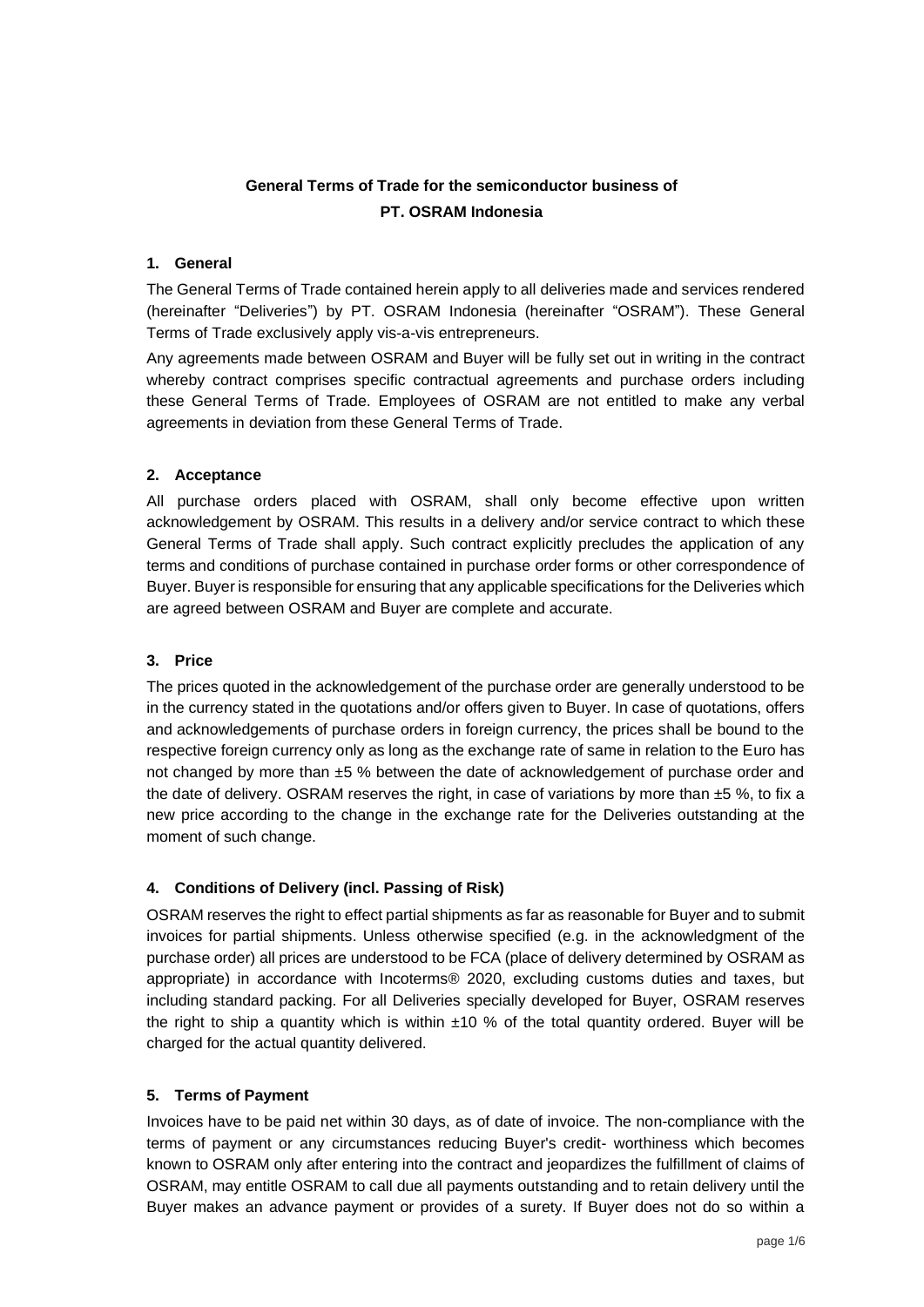reasonable period fixed by OSRAM, OSRAM shall be entitled to withdraw from the contract .Payments overdue shall be charged subsequently with past-due interest of 9 percentage points per annum above the applicable basic interest rate, as of the first day of their falling overdue. The option of enforcement of a higher damage remains unaffected. In case of default of payment, Buyer shall bear the risk for currency exchange losses incurred against the claim in Euro on the due date.

Buyer shall only be entitled to offsetting and retention rights to the extent that Buyer's counterclaims have been finally determined by a non-appealable court decision, are undisputed or have been accepted by OSRAM. This restriction shall not apply to counterclaims of Buyer for defects or partial non-performance of the contract resulting from the same contract as the claims of OSRAM.

# **6. Time of Delivery, Change of Purchase Order (incl. Assembly and Errection)**

If OSRAM is responsible for the delay (hereinafter referred to as "Delay") and Buyer has demonstrably suffered a loss therefrom, the liability of OSRAM for damages in addition to performance shall be limited to a total of 5 % of the price of that part of the Deliveries which due to the Delay could not be put to the intended use. Buyer's claims for damages in lieu of performance shall be limited to 30% of the price of that part of the Deliveries which due to the Delay could not be put to the intended use. This shall not apply in cases of liability based on intent, gross negligence, or due to loss of life, bodily injury or damage to health. Rescission of the contract by Buyer based on statute is limited to cases where the OSRAM is responsible for the Delay. The above provisions do not imply a change in the burden of proof to the detriment of Buyer.

#### **7. Reservation of Property Rights**

Until complete payment of all invoices, the Deliveries listed in any given purchase order shall remain the property of OSRAM.

#### **8. Intellectual Property Rights**

By selling Deliveries to Buyer, OSRAM shall in no case convey any intellectual property rights or copyrights (hereinafter "IPR") to Buyer. Buyer agrees to hold OSRAM harmless against any claim, expense or loss resulting from the infringement of IPR arising from compliance with Buyer's designs, specifications, or instructions unless Buyer proves that the infringement of the IPR was not caused by its fault. OSRAM agrees to hold Buyer harmless if any justified claims resulting from the infringement by the Deliveries used in conformity with the delivery and/or service contract of IPR applicable in the country of the place of delivery are being asserted against Buyer and if Buyer has notified OSRAM promptly in writing of such assertion. OSRAM reserves the right to choose appropriate means of defense, including settlements out of court. Should it not be possible for Buyer to use the Deliveries under reasonable circumstances, OSRAM liability shall be limited to, at its discretion, (i) changing or replacing the Deliveries or(ii) acquiring, at its own expense, the right to use the Deliveries so that it constitutes no infringement of IPR. If this is impossible for OSRAM under reasonable conditions, Buyer may rescind the contract or reduce the remuneration pursuant to the applicable statutory provisions. OSRAM's liability to pay damages is governed by Article 13 (Exclusion and Limitation of Liability). Claims of Buyer are subject to a statute of limitations of 12 months calculated from the start of the statutory statute of limitations. By deviation therefrom, the statutory limitation period of two years shall apply for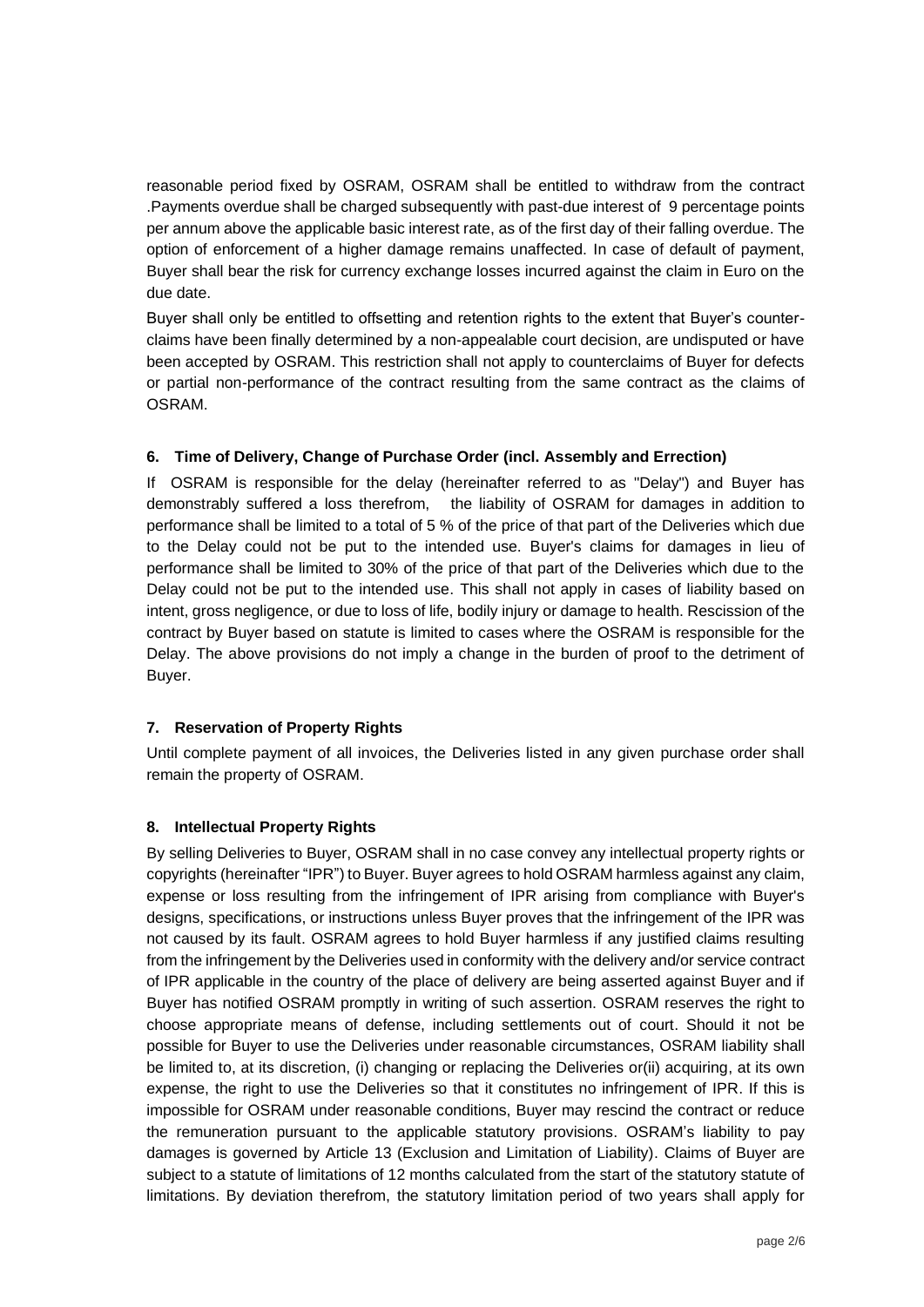damage claims due to intentional or grossly negligent breaches of duty or culpable injury to life, the body or health. Claims of Buyer shall be excluded if Buyer is responsible for the infringement of an IPR or if Buyer conceded infringement. Claims of Buyer shall also be excluded if the infringement of the IPR is caused (i) by designs, specifications or instructions made by Buyer, (ii) by a type of use not foreseeable by OSRAM, (iii) by modifications by Buyer, or (iv) by a combination with components and/or services not provided by OSRAM.

## **9. Software**

For software programs, pertaining documents, and all subsequent additions, Buyer shall have a non-exclusive, non-sublicensable and non-transferable right of use with the Deliveries provided that it remains unchanged, is used within the agreed performance parameters, and on the agreed equipment unless otherwise provided in a software license agreement between OSRAM and Buyer. All other rights shall remain with OSRAM or the program author respectively. Buyer ensures that – except where necessary for use of the Deliveries as intended in the contract – these programs, documents, and subsequent additions are not accessible to third parties or in third countries without OSRAM's express consent. Buyer shall not, under any circumstances reverse engineer, reverse compile, decompile, decrypt or disassemble the software, in whole or in part, except to the extent expressly authorized by OSRAM or applicable statutory law (e.g. in case of deliveries to Germany article Art 69e German Copyright Act and in case of deliveries to Austria Art § 40e Austrian Copyright Act).

#### **10. Trade Acceptance**

The acceptance test shall be carried out by Buyer without undue delay. Should the take-over be delayed by reason of circumstances outside OSRAM's responsibility, the written communication of readiness for dispatch by OSRAM to Buyer shall be considered the date of delivery. In the absence of any written communication of inability to take delivery by Buyer within the time for taking delivery, the Deliveries shall be deemed accepted by Buyer. The criteria for acceptance or refusal shall be, in case of Deliveries specially developed for Buyer, the specifications or test conditions jointly agreed upon or, in case of standard Deliveries, the data sheets issued by OSRAM which were effective at the moment of placing of purchase order.

# **11. Warranty (incl. Impossibility of Performance)**

OSRAM warrants that the Deliveries will materially comply with the agreed upon specifications and are free from defects in material and workmanship. OSRAM's obligations under this warranty shall be discharged, at its option, by repairing, replacing, or giving credit for defective Deliveries, except otherwise agreed between OSRAM and Buyer. The period of warranty is 12 months (except for software products), as of the acceptance of the Deliveries by Buyer (see Article 10 – Trade Acceptance). By deviation therefrom, the statutory warranty period of two years shall apply for damage claims due to intentional or grossly negligent breaches of duty or culpable injury to life, the body or health.

Buyer has to give OSRAM notice in writing of any defects, stating sufficient reasons, immediately but within 14 days as of delivery of the Deliveries at the latest. Any defects that could not be detected within that period in spite of careful examination must be communicated to OSRAM, in writing and stating sufficient reasons, immediately after becoming known. In default of such immediate communication, any warranty shall be excluded. The warranty shall also be excluded, if the Deliveries, after their acceptance, are defective due to misuse, neglect or accident or are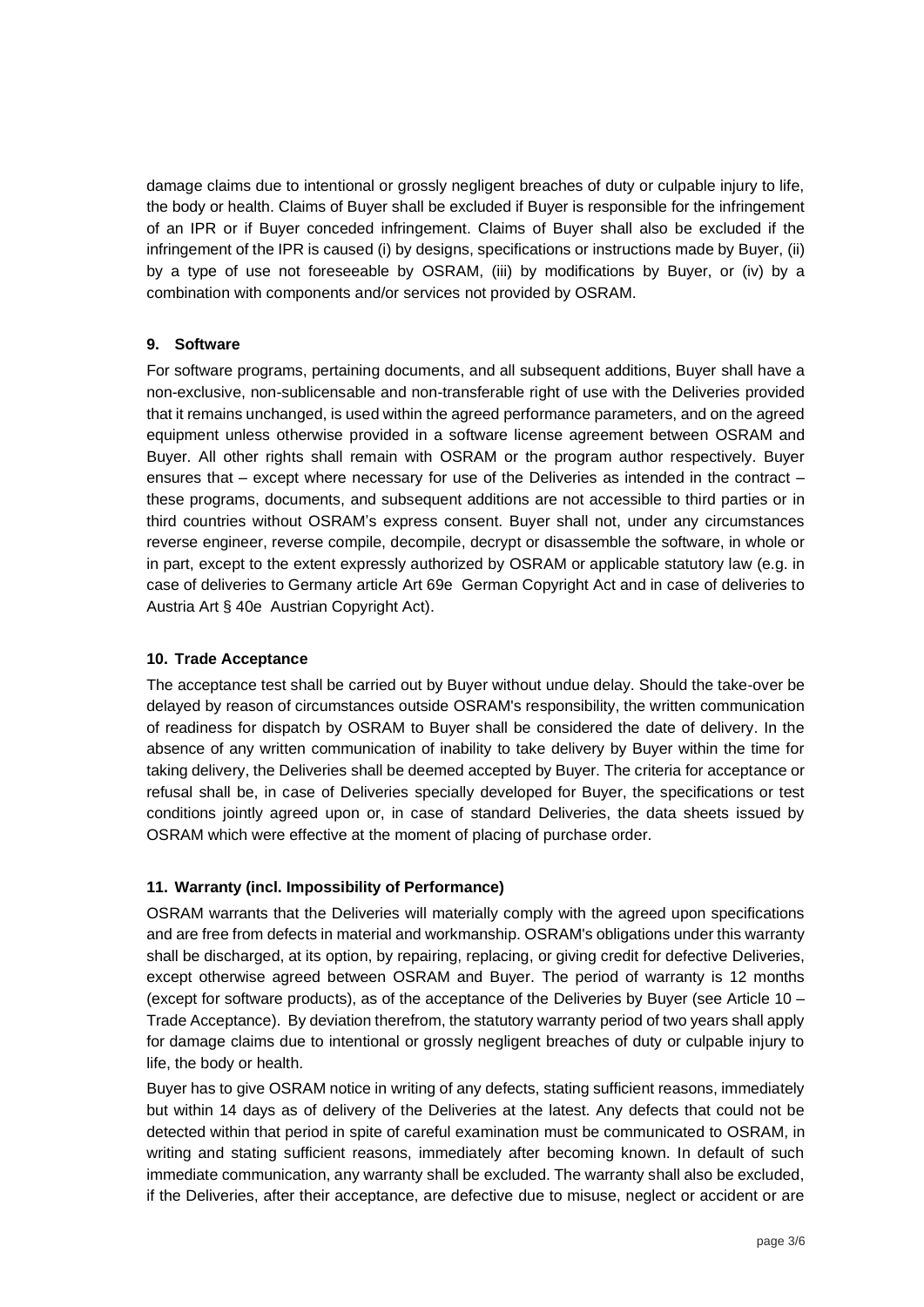handled not in conformity with the instructions recommended or given by OSRAM. No warranty shall apply to any defects of Deliveries which are due to any modification or alteration by persons other than OSRAM' authorized personnel or which have been received from any source other than OSRAM or its authorized resellers. Returns shall only be accepted after prior consent by OSRAM and shall be accompanied by an OSRAM Return Material Authorization (RMA) number obtained from OSRAM. For return shipment, Buyer shall use OSRAM's original packing in order to avoid any damage of the Deliveries. In case of justified warranty claims, OSRAM shall bear the transportation cost. In case of unjustified complaints, Buyer shall reimburse OSRAM for all expenses arising from such complaints (including but not limited to transportation costs) unless the Buyer proves that even when exercising due care the Buyer could not realize that the complaint was unjustified. Any claims of Buyer beyond the obligations under this warranty are excluded. If the Deliveries contain software, OSRAM warrants that the software will not fail to meet its programming specification and workmanship at the time of delivery when properly installed and used on the hardware defined by OSRAM. OSRAM does not warrant that the software meets requirements specified by Buyer, is error-free or without interruption. No warranty applies for defects that appear due to, including but not limited to incorrect storage of data medium, supplementary installation of other outside software, operating system modifications or hardware modifications or similar events. The warranty for software and for any updates or upgrades of existing software or parts of it is limited to a period of 3 months from the date of Buyer's acceptance of the Deliveries. By deviation therefrom, the statutory warranty period of 2 years shall apply for damage claims due to intentional or grossly negligent breaches of duty or culpable injury to life, the body or health.

#### **12. Force Majeure**

OSRAM shall not be liable for delays and damages caused by cancellation or postponement of the delivery of the Deliveries due to force majeure conditions. Force majeure conditions include all circumstances beyond OSRAM's control which OSRAM could not have reasonably anticipated and whose consequences OSRAM could not have reasonably avoided or overcome. Force majeure conditions include but are not restricted to: natural disaster, war, civil war, insurrections, strikes, fires, floods, earthquakes, labor disputes, epidemics or pandemics, governmental regulations and/or similar acts, freight embargoes, unforeseeable operating, traffic or shipment disturbances, unforeseeable lack of labor forces, energy, raw materials or auxiliary materials. Strikes, legitimate lockouts, boycotts and other labor disputes are considered force majeure conditions even when OSRAM itself is the target of or a participant of said actions. In the event of an epidemic or pandemic, this provision shall also apply if the epidemic or pandemic had already occurred when the contract was concluded, provided that OSRAM was not aware of its effects on the contract and could not foresee them as likely.

Force majeure conditions affecting a subcontractor hired by OSRAM shall also be deemed a force majeure condition for OSRAM. In the event that the force majeure conditions continue for a period of 3 consecutive months (or in the event that the delay is reasonably expected by OSRAM to extend for a period of 3 consecutive months), OSRAM shall be entitled to cancel all or any part of the contract without any liability or responsibility towards Buyer.

#### **13. Exclusion and Limitation of Liability**

Apart from warranties expressly stated herein and subject to the provisions below, in no event shall OSRAM be liable to Buyer in contract, tort (including negligence) or otherwise for loss or damage to property, loss of use, loss of anticipated revenues, interruption of operation, expenses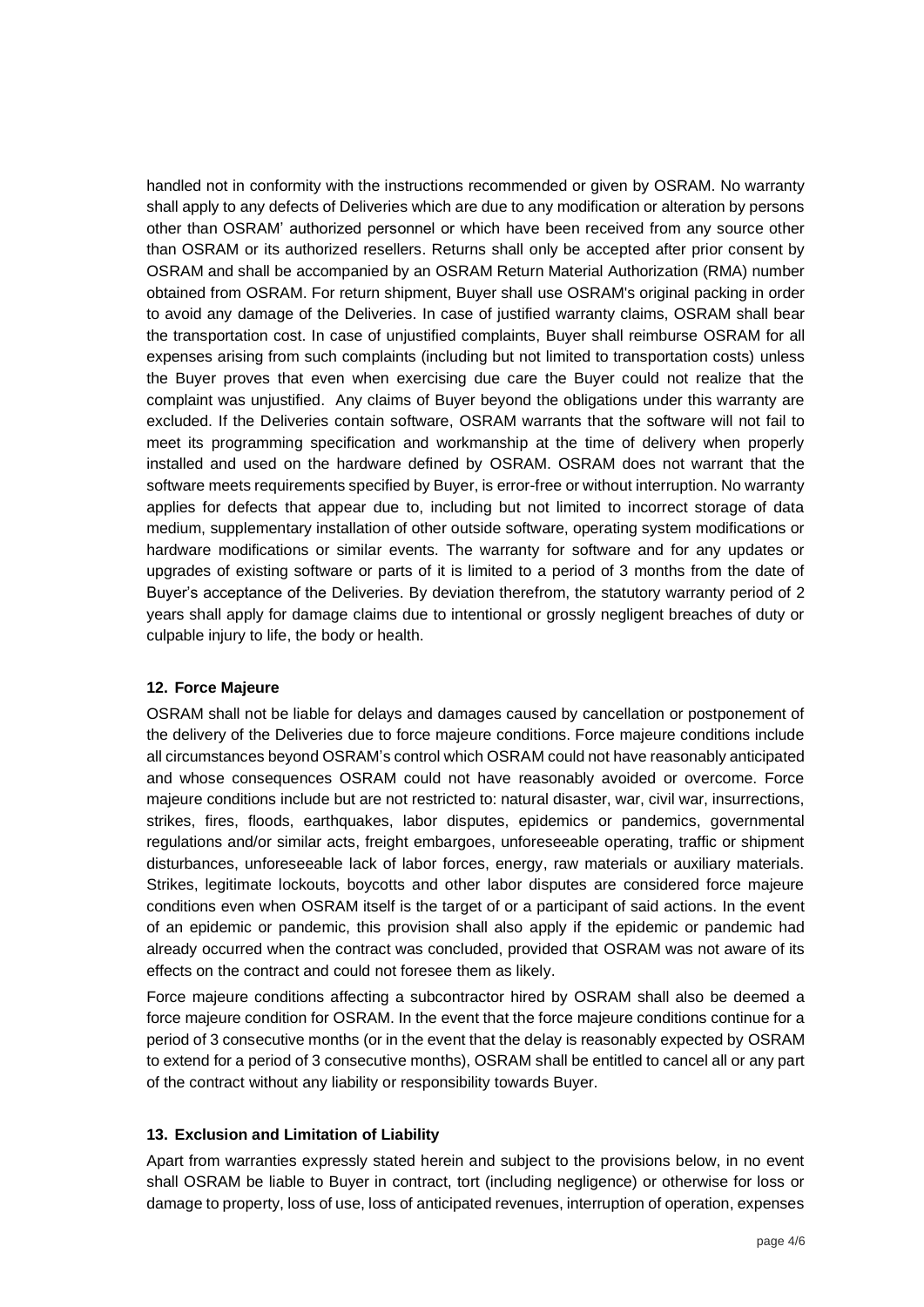including costs of capital, claims from Buyer's client(s), loss of profits or revenues or for any indirect, incidental or consequential loss or damage whatsoever.

The aforementioned limitations of liability do not apply in case of willful intent, gross negligence, liability for personal injury, product liability claims and in case of culpable breach of material contractual obligations. Material contractual obligations are those obligations which need to be complied with to reach the purpose of the contract and on the fulfillment of which Buyer usually relies and may reasonably rely on.

Insofar as OSRAM is liable according to the previous provision, the maximum overall liability for OSRAM for damages to property and financial losses not entailed by personal injury shall be limited to the total price of the corresponding accepted order, as long as OSRAM did not act intentionally or grossly negligently. This does not apply if, as an exception, the foreseeable damage typically occurring for the contract concluded is higher. In this case, liability is limited to the higher foreseeable damage. The aforementioned provisions do not imply a change to the burden of proof to Buyer's detriment.

## **14. Indemnification**

If OSRAM incurs any liability towards any third party for any loss or damage howsoever arising in connection with the performance of the contract with Buyer or supply of the Deliveries to Buyer, Buyer shall indemnify, defend and hold OSRAM harmless to the extent that OSRAM's liability is limited as stated in this General Terms of Trade. This obligation shall not apply if Buyer proves that the loss or damage was not caused by his fault.

#### **15. Confidentiality**

Buyer acknowledges that all technical, commercial and financial data disclosed to Buyer by OSRAM is OSRAM's confidential information. Buyer shall not disclose any such confidential information to any third party and shall not use any such confidential information for any purpose other than as agreed between OSRAM and Buyer. If a non-disclosure agreement between OSRAM and Buyer was concluded, such non-disclosure agreement shall prevail.

#### **16. Data Protection**

OSRAM and Buyer authorize to release to the respective other party and any of its affiliates any and all personal or professional data that is necessary or desirable for administration and/or fulfilment of any individual purchase order and these General Terms of Trade.

OSRAM and Buyer undertake to fully comply with any applicable personal data protection laws in applicable jurisdictions, especially with the General Data Protection Regulation (GDPR). OSRAM and Buyer shall ensure compliance with all legal data provisions including but not limited to the GDPR, particularly in regard to the lawfulness of data processing under joint controllership. OSRAM and Buyer shall take all necessary technical and organizational measures to ensure that the rights of data subjects, in particular those pursuant to Articles 12 to 22 GDPR, are guaranteed at all times within the statutory time limits. Buyer indemnifies OSRAM for any loss or damages, including, but not limited to, fees, fines and financial penalties under any applicable personal data protection laws.

#### **17. Export Compliance**